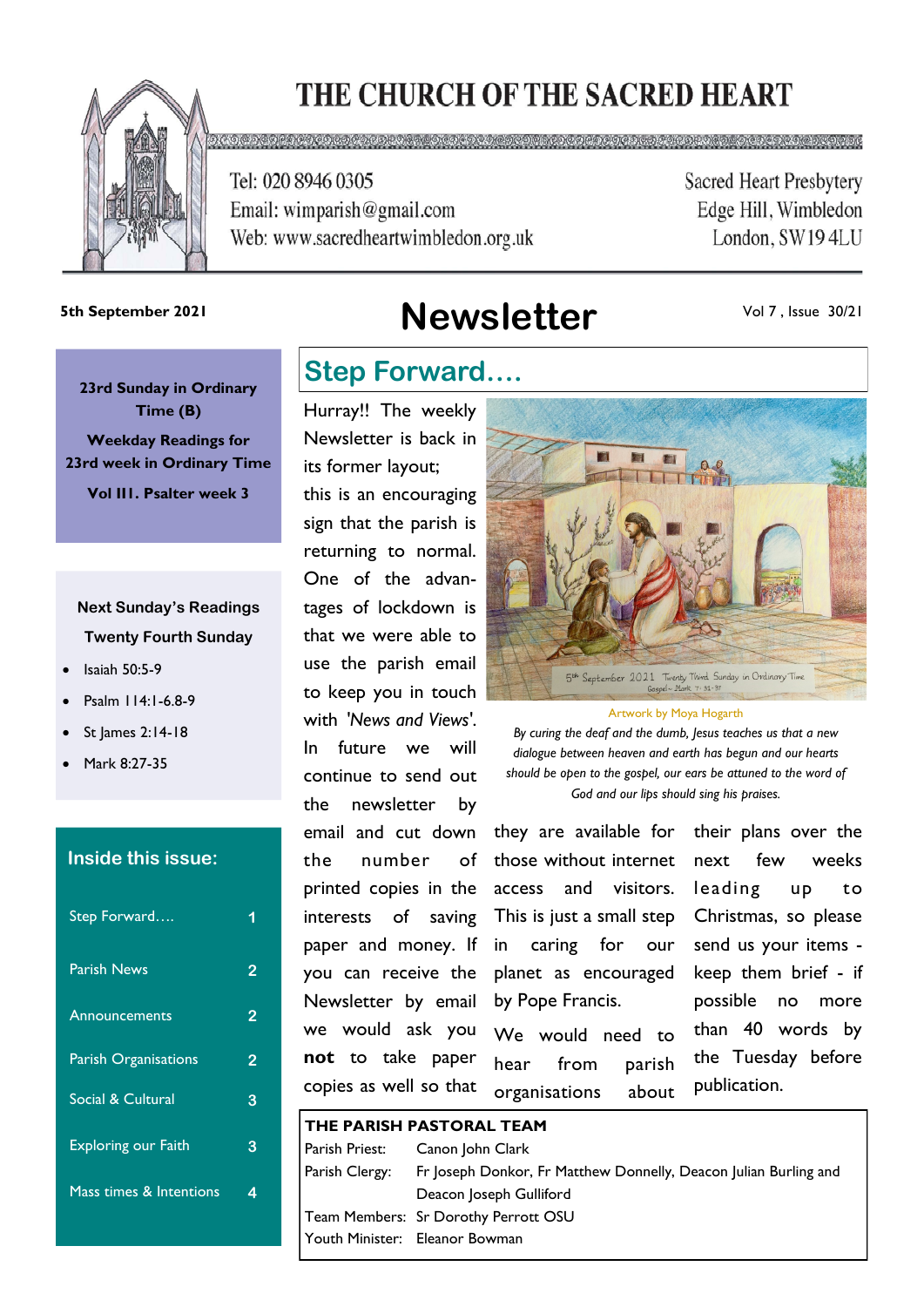### **SECOND COLLECTION**

The second collection next Sunday 12 September will be in support of the Catholic Education Service (CES).

### **NEWS FROM JESUIT MISSIONS**

JM will be holding a meeting for Parish Promoters and anyone from the parishes who want to learn more about the work of Jesuit Missions on Thursday 9 September from 1-4pm. A light lunch will be followed by information about the current work of JM, including updates from Programmes Officer Lucy Gillingham and Communications and Campaigns Officer Zoe Carruthers. There will be a particular focus on their COP26 *Growing Our Future* campaign. The world is becoming increasingly aware of the impact of climate change on the world's most marginalised. The afternoon will highlight how JM and the Xavier Network are responding to this challenge and ways for parishes to get involved to support our brothers and sisters around the world.

This will be a hybrid event, so JM would welcome you to the JM Offices in Wimbledon or for those who cannot or choose not to travel there will be a Zoom link provided. For more info and registration please contact Lynn McWilliams at lynn@jesuitmissions.org.uk.

JM would like to express their gratitude to all who continue to support their work through campaigning and donations. A particular thank you for your support in the campaign on behalf of Fr Stan Swamy SJ, who passed away earlier this summer. Fr Stan was aware of the cards that were sent and of the many prayers and efforts on his behalf.

### **Parish News**

**PPC**

The PPC meets again on Thursday 9 Sept. Please let Anne Waldron know if you have any feedback or topics for discussion. Anne's contact details are anne@annewald [ron.com](mailto:anne@annewaldron.co) or 07886 034 323.

**CHILDREN'S LITURGY** We are delighted to announce that the Children's Liturgy is back after a very long break from Sunday 12 September during the 10am Mass. The rest of the dates are as follows: September: 12th & 26th

### October: 10th &17th November: 7th & 21st December: 5th & 19th For further information please look at the parish website or contact Elizabeth at elizabeth bottriel@hotmail.com.

### **Announcements**

### **RECEIVING COMMUNION**

Those wanting to receive the eucharist on the tongue should go up to a priest after all the others have received communion on their hands.

### **UPDATE TO LIVESTREAM SERVICE**

From Sunday 12 September, we will not be streaming the 10am Mass on Sunday. This is due to the return of our children's choir and children's liturgy and the need to uphold the safeguarding measures in place. All other Masses will continue to be streamed.

### **REGISTRATION FOR SACRAMENTAL PREPARATION CLASSES**

Registration for First Holy Communion & Confirmation programmes will take place in the Lower Hall after the 10am, 12noon and 5pm Sunday Masses on Sundays 5 & 12 September. First Holy Communion will run from Sept 2021 - May 2022 for children in school years 3-6. Confirmation will run from  $lan - Iul$  2022 for young people in school years 8 and above.

We look forward to meeting you and your family on these registration days!

### **THE MARCH FOR LIFE**

*The March for Life* will take place on Sat 4 Sept. The march to Parliament Square, will start outside the Emmanuel Centre (9-23 Marsham Str, London, SW1P 3DW) at 1.30pm. There will be several Pro-Life speakers at Parliament Square, including Bishop John Keenan who will travel all the way from Scotland to attend this important event. For details please see [www.MarchFor](http://www.MarchForLife.co.uk)  [Life.co.uk.](http://www.MarchForLife.co.uk)

## **Parish Organisations**

### **SH ENVIRONMENT GROUP**

The SH Environment Group meets on Tuesday 14 Sept at 7.30pm in the Youth Room. In this year of the United Nations Climate Change Conference in Glasgow, the Environmental Group invites all parishioners to join in planning for the year ahead. Queries to murrawingi@ gmail.com.

### **MEMORY LANE CLUB**

This popular club for people with dementia and their carers is open again on Wednesdays 10.30am - 12.30pm in the here for you to share your Lower Hall with tea, coffee and cake along with lots of chat, laughter and other activities. We greatly look forward to meeting up with old friends and new.

### **BEREAVEMENT SUPPORT**

So many people suffered bereavement during Poetry Afternoon led by the Covid-19 restrictions. Wendy Tansey and friends. Many were unable to be with Tea & cakes. All welcome. loved ones as they died. *The* 

*Bereavement Support Group*  from wants you to know that it is loss and loneliness. If you would like to talk to one of us, please feel welcome to contact Sadie Smith (020 8946 5198, sadiesmith3@ [talktalk.net\)](mailto:sadiesmith3@talktalk.net).

### **FRIENDSHIP GROUP**

Friday 10 September at have 2.30pm in the Upper Hall: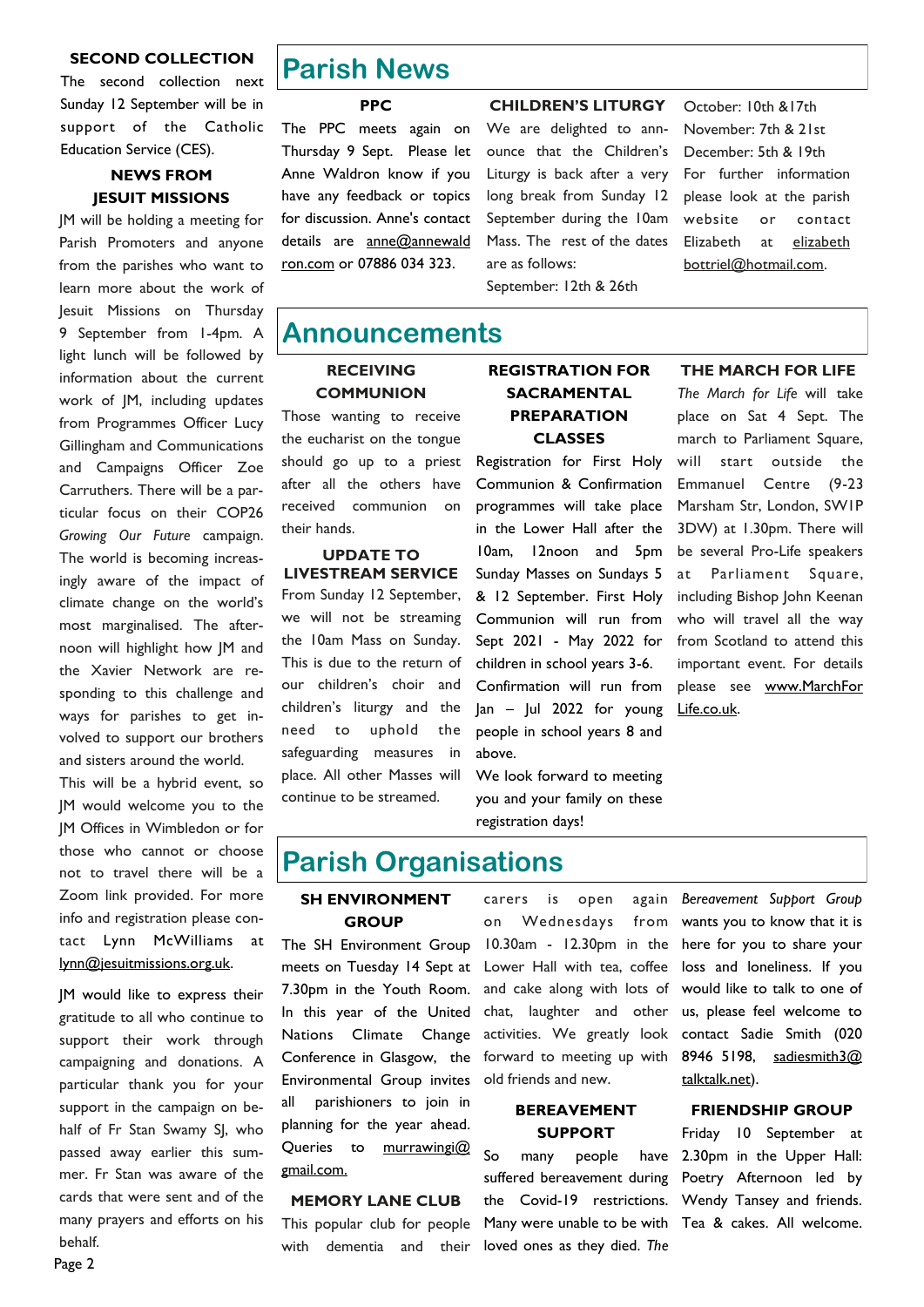## **Social & Cultural**

### **VACANCY**

Laudato Si' Research Associate - St Mary's University As part of the wider *'Guardians of Creation'* diocesan decarbonisation work, St Mary's University is hiring a 'Laudato Si' Research Associate' to coordinate a team promoting environmental initiatives with schools in the Diocese of Salford. This is a one year post graduate field work opportunity. For more info please visit: [https://](https://www.timeshighereducation.com/unijobs/listing/263358/laudato-si-research-associate/?LinkSource=PremiumListing) [www.timeshighereducation.](https://www.timeshighereducation.com/unijobs/listing/263358/laudato-si-research-associate/?LinkSource=PremiumListing) [com/unijobs/listing/263358/](https://www.timeshighereducation.com/unijobs/listing/263358/laudato-si-research-associate/?LinkSource=PremiumListing) l a u d a t o - s i - r e s e a r c h associate/? Link [Source=PremiumListing](https://www.timeshighereducation.com/unijobs/listing/263358/laudato-si-research-associate/?LinkSource=PremiumListing)

They sincerely ask their sponsors to support them as you have done so willingly in the last three decades. The knights will be

Saturday 2 October in Nonsuch Park, Cheam, at 2pm in aid of St Raphael's Hospice, North Cheam.

walking on their own or accompanied by their spouses/families. You are more than welcome to join us if you wish.

You can sponsor them on their Just Giving page: [https://www.justgiving.](https://www.justgiving.com/crowdfunding/ksc328-walk2021)  [com/crowd funding/ksc328](https://www.justgiving.com/crowdfunding/ksc328-walk2021) [walk2021](https://www.justgiving.com/crowdfunding/ksc328-walk2021)

### **LUNCH CLUB**

Home Instead Wimbledon and Kingston are proud to be partnering with the Friends of South Park Gardens to bring you *Lunch Club in the Pavilion* every

### Monday from the 6th of September at 12-2pm South Park Gardens, Wimbledon, SW19 8PN • £10 per person, lunch including sandwich, soup, cake and tea. South Park Gardens is a beautiful oasis in the heart of Wimbledon. To book your seat please contact Ellie at *Home Instead* on 020 8942 4137 or email ellie.burell@ homeinstead.co.uk.

### **CHANGING OUR PLANET**

You are invited to a speaker evening in the lead up to COP26 with a Q&A session on Sat 9 Oct from 6-8pm at Christ Church, Church Hall, Park Rd, West Wimbledon SW20 0RZ; organised by the Eco Chuch Group at Christ Church, tickets are free (www.eventbrite.co.uk/e/166 175111231). For further info: www.christchurch-westwim bledon.org.

*a member of the Parish Team after Mass and register online at https://sacredheart wimbledon.org.uk/ or by filling in a registration form, available at the back* 

*New to the Parish?* 

*Please introduce yourself to* 

**EDGE HILL PLAYERS** 

*of the church*.

Edge Hill Players are delighted to present our new post-Covid production *Showtime* on Friday 1 & Saturday 2 October 2021 at 7.30pm in the Upper Hall. We will be performing a variety of songs from popular musicals as well as extracts by William Shakespeare and Oscar Wilde. Tickets are £15 (£12 concessions) available through the website: www. [edgehillplayers.com](http://www.edgehillplayers.com/) or by phone: 07742 230493. There will be a cash bar and nibbles available. We very much look forward to taking to the stage once again and showcasing the amazing talent we are lucky to have in the parish!

### **HYMN BOOKS**

This is to inform you that from this weekend hymn books and Mass sheets will be back in use during Masses.

And it is with great joy that we welcome back our choir after a gap of 18 months this Sunday at 12noon Mass.

### Council 328 (Worcester Park, Wimbledon & East

**SPONSORED WALK**  The Knights of St. Columba

Surrey) are doing their annual sponsored walk on

## **Exploring our Faith**

### **CATH. CERTIFICATE IN RELIGIOUS STUDIES (CCRS)**

'*Learn in person, by distance learning or online*!'; the Catholic Certificate in Religious Studies is managed and awarded by the Board of Religious Studies on behalf of the Bishops' Conference of England and Wales and was introduced to replace its predecessors, *The Catholic Teachers' Certificate and the Certificate in Religious Education*. Any person who is or wishes to be involved in Catholic education and

formation may apply for this course. This includes those involved in Religious Education in schools, Parish Catechesis and other ministries in the Church and anyone who wishes to follow the course for faith development or personal interest. The course seeks to ensure that participants have at least a basic knowledge and understanding of the beliefs of the Catholic Faith. It also provides a basis for further study. Centres (in person learning) [http://brs-ccrs.org.uk/](http://brs-ccrs.org.uk/index.php/course-centres)

[index.php/course-centres](http://brs-ccrs.org.uk/index.php/course-centres) Life-Light Home Study Courses (distance learning) [info@studylifelight.com](mailto:info@studylifelight.com) 01844 351 514 CCRS Online (online learning) [ccrsonline@hope.ac.uk](mailto:ccrsonline@hope.ac.uk) 0151 291 3055

#### **A DAY WITH MARY**

Gradual resumption of *Days with Mary*: Sat 9 Oct at Our Lady and St Peter, Wimbledon Common from 9.30am, and Sat 16 Oct, Westminster Cathedral 9.45am-4pm. For more info please visit adaywithmary.org.

#### **SAFEGUARDING**

It is the policy of the Catholic Church in England and Wales to report all allegations of abuse to statutory authorities, regardless of whether the abuse occurred recently or in the past, or whether the accused person is living or deceased. If you are concerned about the welfare of a child or adult at risk, do not delay in contacting the police, using 999 if a child or adult is believed to be in immediate danger. Further safeguarding information can be found on the parish website.